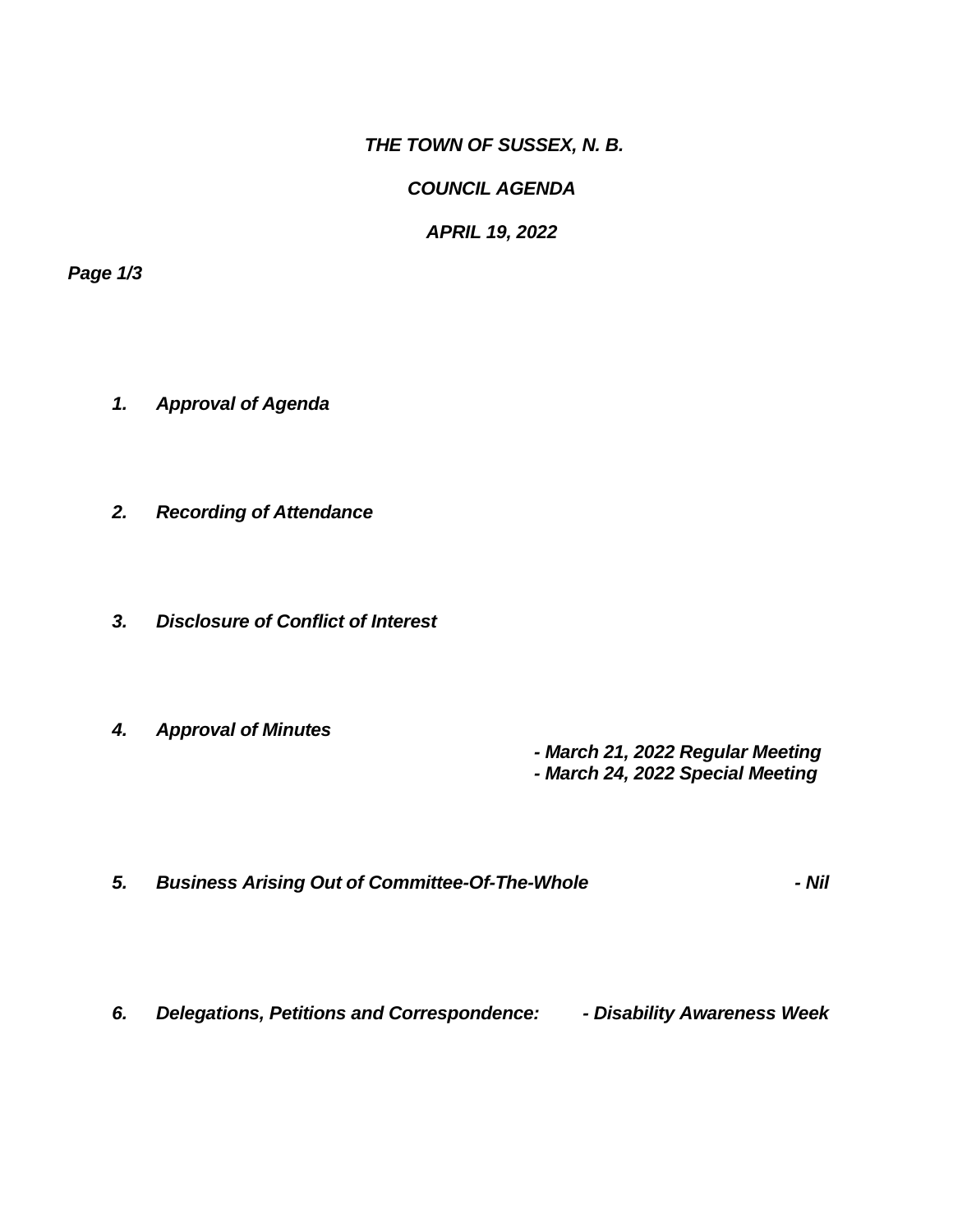*The Town of Sussex, N. B. Council Agenda April 19, 2022 Page 2/3*

- *7. Fire Report - March 2022 8. Building Inspector's Report - March 2022*
- *9. Development Officer's Report - March 2022*
- *10. Planning Advisory Committee Minutes - April 13, 2022*
- *11. Unfinished Business:*
	- *A) Reading by Summary, Traffic Accessible Roads to Off Road Vehicles By-Law, By-law #1052-22*
	- *(B) 3 rd Reading by Title and Enactment, Traffic Accessible Roads to Off Road Vehicles By-Law, By-law #1052-22*
	- *(C) 1 st Reading by Title, Taxicab Owners and Taxicab Operators By-law, By-law #1050-22*
	- *(D) 2nd Reading by Title, Taxicab Owners and Taxicab Operators By-law, By-law #1050-22*